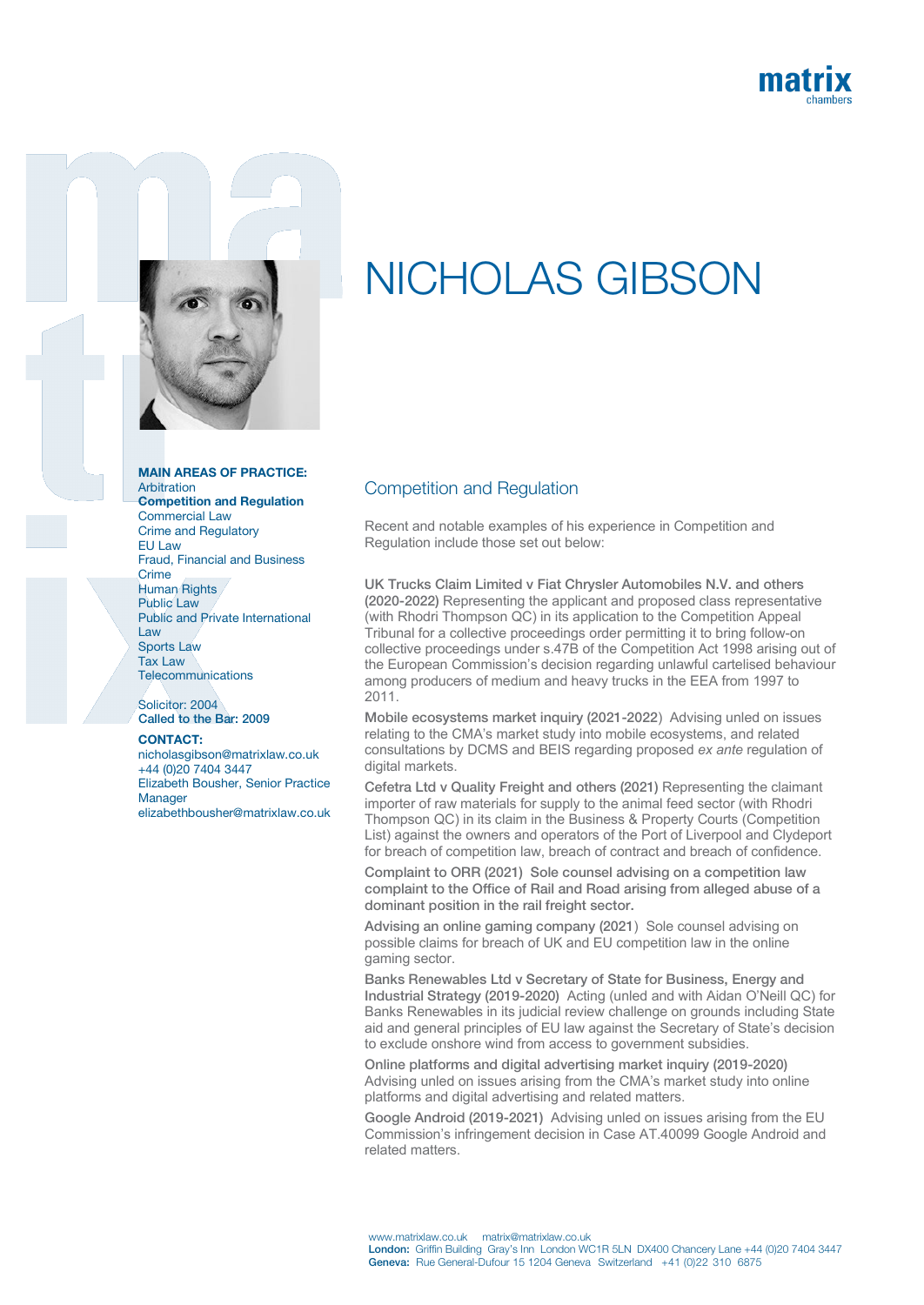

Ofgem Competition Act 1998 investigation (2016-2019) Advising Ofgem unled on issues arising in the context of its investigation into whether Economy Energy, E (Gas and Electricity) and Dyball Associates infringed Chapter I of the Competition Act 1998.

Advising a leading EU tech company (2019) Advising unled on possible claims for breach of EU competition law arising from the vertical supply arrangements of a rival leading US tech company.

Eurostar International Ltd v ORR (2019) Acting (with Jessica Simor QC) for Eurostar in judicial review proceedings arising from the consultation process relating to ORR's 2019 periodic review of the business operating the 'High Speed 1' rail link between St Pancras and the Channel Tunnel.

Unlockd Ltd and others v Google Ireland Ltd and others (2018) Acting (unled and with Rhodri Thompson QC) for an innovative tech start-up suing Google for abuse of its dominant position in relation to Google Play and AdMob products and related applications for interim injunctive relief and regarding jurisdiction.

R (Sky Blue Sports & Leisure Limited and others) v Coventry City Council (No.1 and No.2) (2014-2019) Acting (with Rhodri Thompson QC) for the owners of Coventry City Football Club in two related judicial review claims before the Administrative Court, Court of Appeal and in seeking permission to appeal to the Supreme Court, challenging two of Coventry City Council's decisions as unlawful State aids: first, to lend £14.4million to its insolvent subsidiary Arena Coventry Limited (the company which held the lease of and managed the Club's home ground); and, secondly, to grant Wasps, as ACL's new owners, an extension of ACL's lease by more than 200 years, which increased its value by c.£30m in return for c.£1m in consideration.

Advising a leading US tech company (2018) Advising unled on possible claims for breach of EU competition law in the context of trademark proceedings.

Heathrow Airport Limited v ORR (2016-2017) Defending (with Rhodri Thompson QC) against HAL's claim for judicial review of ORR's decision regarding the costs which HAL could recover from Crossrail for the use of the 'Heathrow Spur' connecting Heathrow airport to Paddington, and advising on HAL's subsequent appeal until it was discontinued.

SONI Limited v Northern Ireland Authority for Utility Regulation (2017) Advising the CMA unled on its determination of the energy licence modification appeal by SONI against a decision by NIAUR to modify the conditions of SONI's electricity transmission licence.

Advising a leading EU tech company (2017) Advising on possible competition law issues arising in the context of proposed corporate restructuring.

Advising a leading EU logistics company (2016) Advising unled on State aid law and the application of the guidance on regional investment aid in the relation to funding for proposed expansion of the business.

Advising the Home Office on procurement issues (2016) Advising unled on various issues in the context of modifications to a public procurement by the Home Office.

Shiny Sky Ltd v London Luton Airport Operations Ltd (2016) Acting for a taxi service provider (with Paul Nicholls QC) in a claim for breach of public procurement law in respect of the tender process for the provision of ground transportation services at Luton Airport.

Ecotricity Group Limited and another v Tesla Motors Inc and another (2014) Defending (unled and with Rhodri Thompson QC) the UK's leading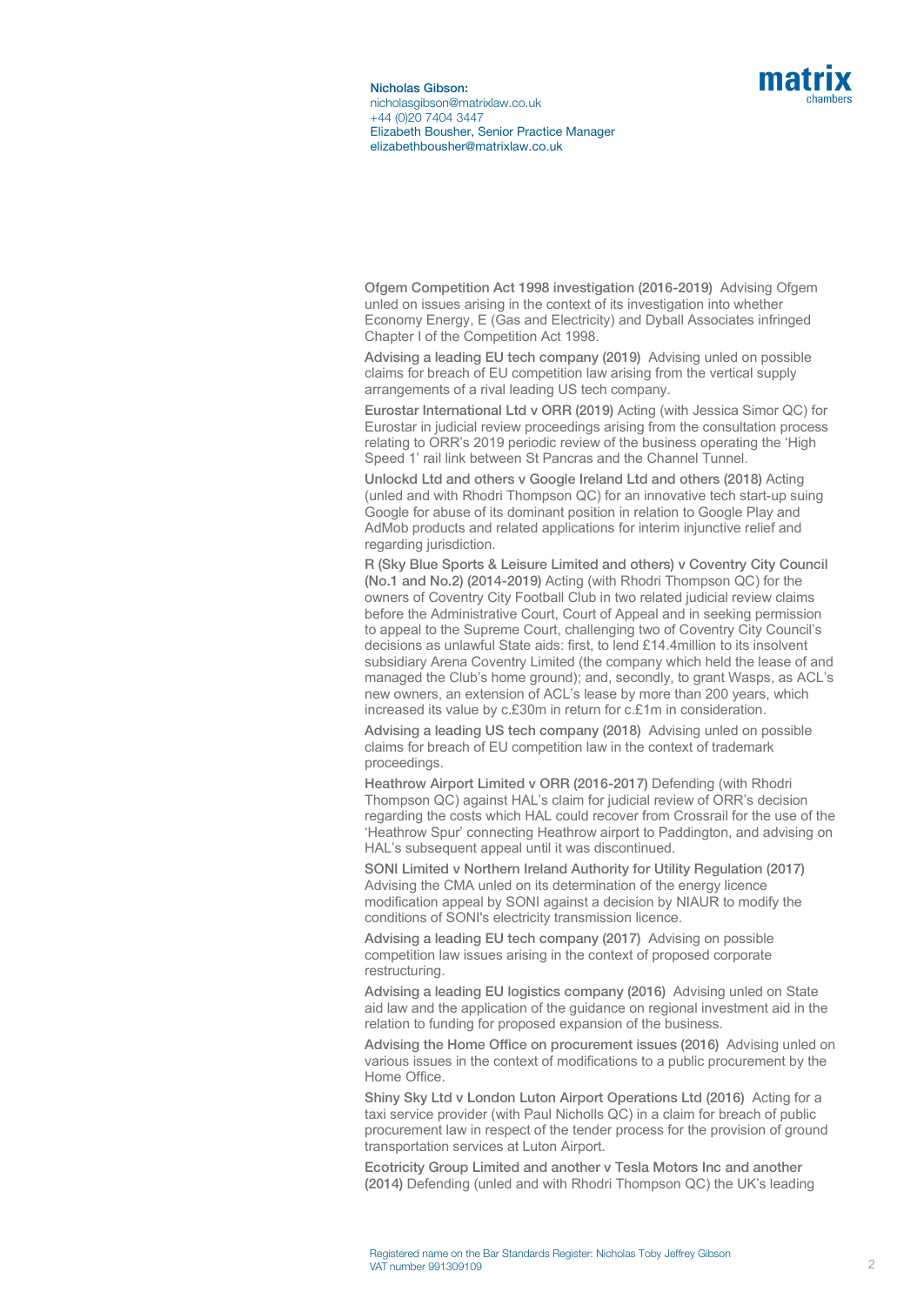

green electricity company and its 'Electric Highway' network of charging points for electric vehicles ("EVs") at motorway service stations and other sites against a counterclaim by a US manufacturer of EVs alleging breaches of competition law in relation to the provision of EV charging services in the UK.

Lafarge Tarmac Holdings Limited v the Competition and Markets Authority; Hope Construction Materials Limited v the Competition and Markets Authority (2014) Defending the CMA (as junior counsel to Rhodri Thompson QC) against challenges to the package of remedies (and in particular the divestiture of a cement plant) proposed by the Competition Commission to address coordination in GB cement markets, which the CC had found following its Aggregates market investigation under Part 4 of the Enterprise Act 2002; and resisting Lafarge Tarmac's application to rely on new expert evidence.

Complaint from Thus Plc and Gamma Telecom Limited against BT about alleged margin squeeze in wholesale call pricing (2013) Representing BT (as junior counsel to Rhodri Thompson QC) in Ofcom's investigation into an alleged breach of Chapter II of the Competition Act 1998 and Article 102 TFEU (abuse of a dominant position), leading to Ofcom concluding that BT's conduct did not constitute an abuse of its dominant position and that there were therefore no grounds for action.

Everything Everywhere and others v Office of Communications (MCT appeals) Representing the Competition Commission unled before the Competition Appeal Tribunal in joined appeals by Everything Everywhere and other parties against Ofcom's 2011 Wholesale Mobile Voice Call Termination Statement, advising in relation to the Commission's determination of the questions referred to it and defending that determination (with Michael Bowsher QC) against challenges on judicial review grounds before the Tribunal and on appeal to the Court of Appeal.

Investigation into the supply of products to the construction industry (2013) Advising the Office of Fair Trading (with James Lewis QC) in relation to a criminal investigation into suspected cartel activity in the supply of products to the construction industry. Appearing in the High Court on applications for warrants under section 194 of the Enterprise Act 2002 to carry out searches at a number of locations across the UK.

La Gaitana Farms S.A. and others v British Airways plc (2013) Acting (with Rhodri Thompson QC) for South American flower growers in their follow-on competition damages claim arising from a price-fixing cartel in relation to air freight services provided by British Airways and other international carriers of air cargo.

Marine Management Organisation v Craig (2013) Representing (with Rhodri Thompson QC) an inshore fisherman accused of fishing in breach of his quota allocation, and appearing in the Crown Court and on appeal to the Court of Appeal (Criminal Division) on his application that the prosecution be stayed as an abuse of process because UK quota allocation is discriminatory and breached general principles of EU law and EU law on State aid.

Recall Support Services Ltd v Secretary of State for Culture, Media and Sport (2013) Defending (as junior to Philip Moser QC) the Secretary of State against a Francovich damages claim in the Chancery Division, in which the operators of GSM gateways (a device incorporating SIM cards issued by mobile network operators) alleged that a restriction on such devices under UK law constituted a serious breach of EU law, and advising on Article 102 (refusal to supply) issues arising in the context of causation.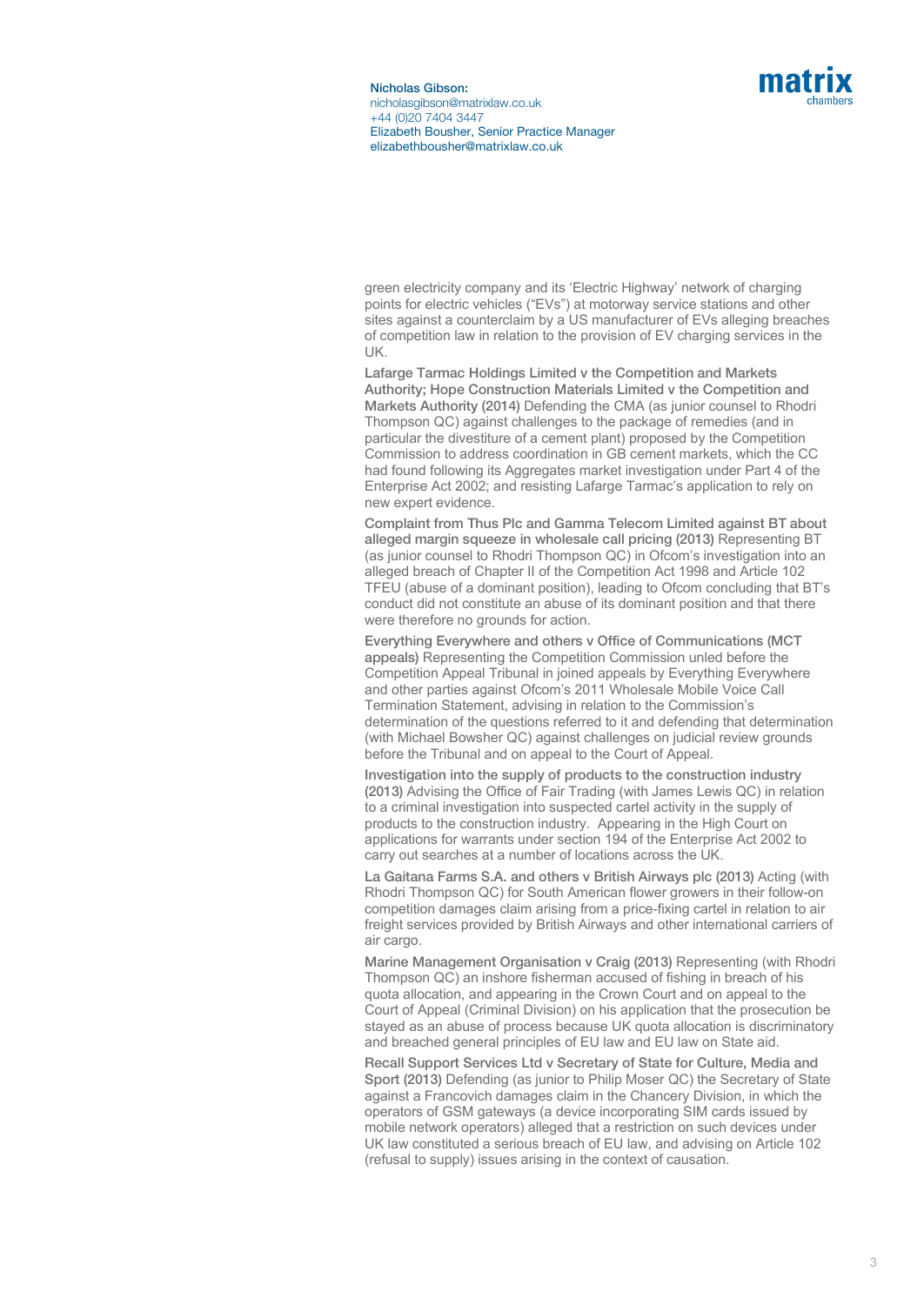

TalkTalk and Sky v Office of Communications; BT v Office of Communications (LLU/WLR appeals) (2013) Representing the Commission unled before the Competition Appeal Tribunal in appeals by TalkTalk and Sky and by BT against Ofcom's 2012 Local Loop Unbundling and Wholesale Line Rental Statement, and subsequently advising (with Kieron Beal QC) in relation to the Commission's determination of the questions referred to it.

Verizon and Vodafone v Office of Communications (BCMR/LLCC appeal) (2013) Representing BT (with Daniel Beard QC) as intervener in a joint appeal by Verizon and Vodafone against Ofcom's 2013 Business Connectivity Market Review ("BCMR") and Leased Lines Charge Control ("LLCC") Statement, and subsequently appearing for BT in hearings before the Competition Commission in the Commission's determination of the questions referred to it by the Tribunal.

R v Euroteam AS; OFT v Gyrre (2012) Advising on defences under the European laws of competition and free movement of goods and services to alleged offences of selling Olympic tickets without authorisation under the London Olympic Games and Paralympic Games Act 2006. Further advising (with Rhodri Thompson QC) in relation to an application by the Office of Fair Trading to the High Court for an interim enforcement order under Part 8 of the Enterprise Act 2002 arising from alleged Community infringements under consumer protection legislation.

International Marketing Limited v the Office of Fair Trading; Bankruptcy Limited v the Office of Fair Trading (2011) Representing the OFT (with Eleni Mitrophanous) in joined appeals to the First-tier Tribunal by companies formerly licensed under the Consumer Credit Act 1974 against the OFT's determinations to revoke those licences, including advice on various issues under the 1974 Act and Part 9 of the Enterprise Act 2002, the Data Protection Act 1998 and the Companies Act 1985.

Local Bus Services Market Investigation (2011) Instructed (with Daniel Beard QC) to advise the Competition Commission on issues arising from its investigation into the local bus services market in the United Kingdom (excluding London and Northern Ireland) under Part 4 of the Enterprise Act 2002.

Scot Young Research Limited v NHS Business Services Authority (2011) Representing (with Rhodri Thompson QC) a supplier of cleaning products to the NHS in its claim in the Chancery Division for breach of public procurement regulations, and advising on mediation and settlement.

TalkTalk v Office of Communications; BT v Office of Communications (WBA appeals) (2011) Representing the Commission unled before the Competition Appeal Tribunal and otherwise advising the Commission in appeals by TalkTalk and by BT against Ofcom's 2011 Wholesale Broadband Access Statement, including advice in relation to the Commission's determination of the questions referred to it in BT's appeal.

Cable & Wireless UK v Office of Communications (PPC appeal) (2010) Legal adviser to the Competition Commission on a reference from the Competition Appeal Tribunal in the appeal by Cable & Wireless against Ofcom's 2009 Leased Line Charge Control Statement, liaising with expert advisers on economics and accountancy issues, and leading the preparation of the Commission's determination of the questions referred to it. Also instructed (with David Unterhalter QC) for the Commission in BT's subsequent challenge on judicial review grounds; BT withdrew its challenge prior to trial.

R (CGTSN and Global Knafaim Leasing) v the Civil Aviation Authority and BAA (2010) Representing (with Rhodri Thompson QC) an aircraft leasing